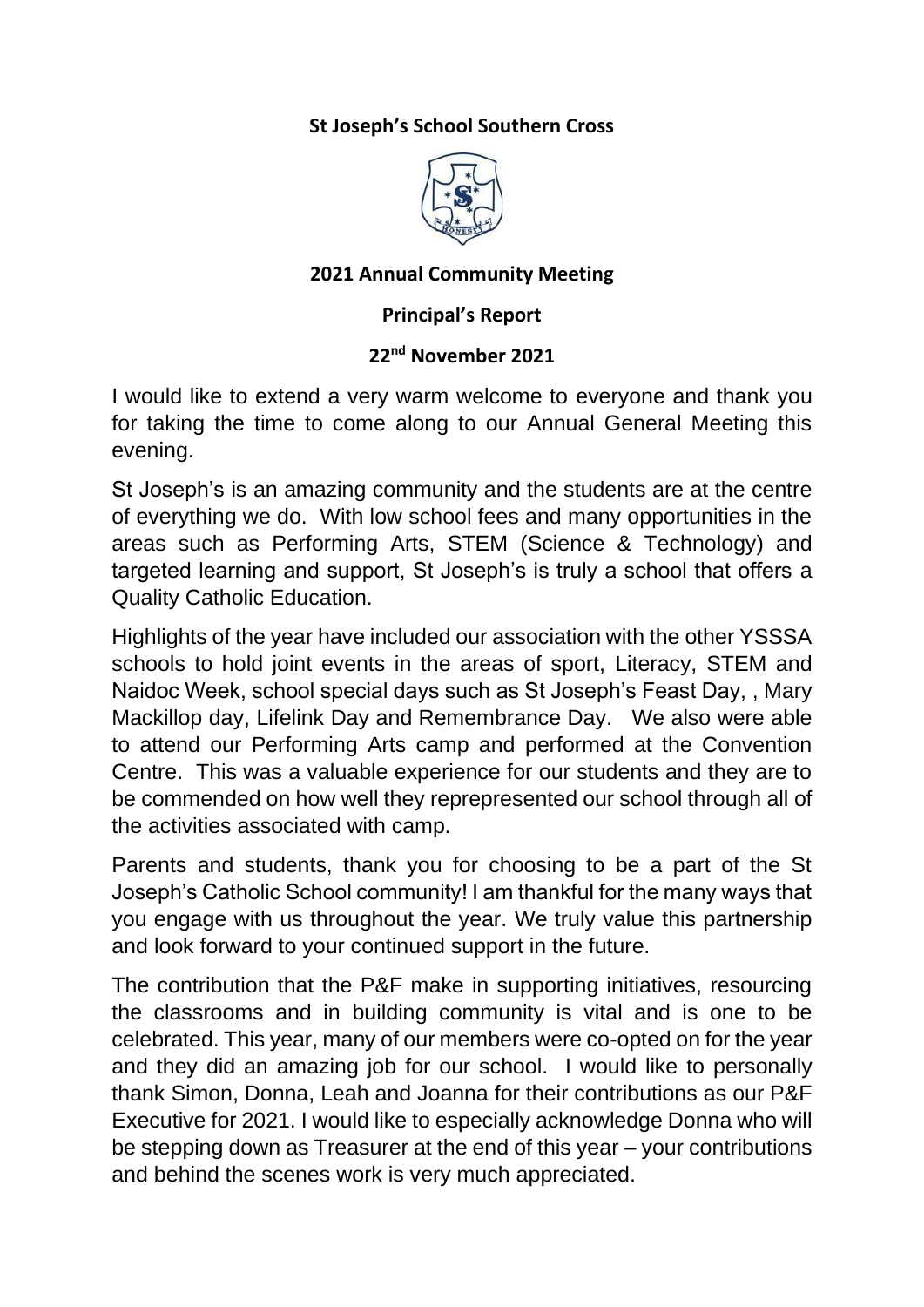The School Advisory Council (School Board) is the advisory group to the Principal and Finance Officer. Each person comes to the Board with their own skills and a genuine wish to support the school. Thank you very much to Rob, Donna, Bec, Lisa, Sibu and Father Matthew for your support this year. As their terms are up, we farewell Rob, Donna and Bec from the SAC. Your service and commitment to the good of all our children and staff, is highly valued and greatly appreciated.

We have strong links with Our Lady of Monserrat Parish, working together with Jesus at the centre of who we are, why we are here, and what we do. This year saw some changes to our Parish, with Southern Cross moving from the Kalgoorlie Parish to the Bruce Rock Parish. I want to acknowledge the support of Fr Brennan this year, and special thanks to Father Matthew who has been of great support to our school and we are lucky enough to have him remain as part of our community.

To all my staff: I am truly appreciative of all of the hard work and dedication that you put into ensuring that our school sets high standards and has the children at the centre of every decision we make. Thank you to Deb and Jodie who work tirelessly in the office ensuring that everything behind the scenes is running smoothly. To Michelle, Petrina and Lorrae – your support of the teachers and of the students is truly amazing and my thanks go to you all. To Elisha – thank you for bringing such a wealth of expertise to our specialist programs. Big thanks to Cheryl who has helped keep us safe all year with the extra cleaning requirements. To Nat, Chantelle and Sarah - thank you for all of your hard work and dedication to our school You always step up and go above and beyond to ensure that St Joseph's is the best place to be. We sadly farewell Elisha and Sarah as they pursue other opportunities - I wish you all every success next year in your new schools. We should be in a position to announce their replacements by the end of this week.

It is at this time of the year in schools that we report on the progress of the annual focus areas of the curriculum and school improvement planning. This report provides an opportunity to reflect proudly on our achievements for the year.

It is a CEWA mandated requirement that schools articulate their progress across specific areas within the Annual School Improvement Planning process: The curriculum focus, the Quality Improvement Plan, Quality Catholic Schooling components, and our Evangelisation Planning are all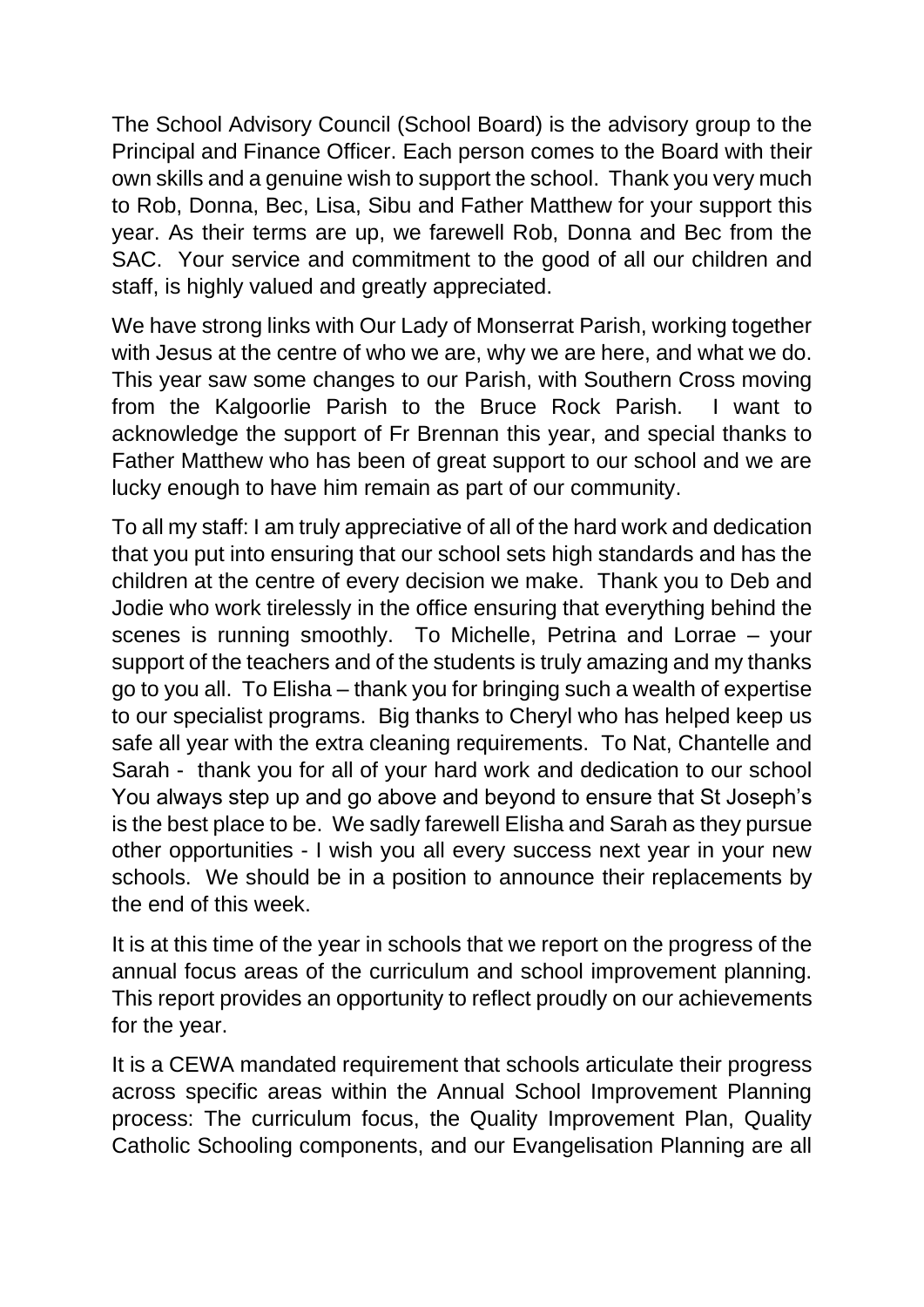part of supporting documents that help the SIP achieve its hoped-for outcomes.

# **CATHOLIC IDENTITY**

This year I attended the Evangelisation Planning Days to reflect and write our new plan. This plan will form a part of our improvement plans over the next 3 years.

We have been successfully implementing our Living Like Jesus values, incoroporating these into our classrooms.

Staff have prepared class liturgies and have successfully planned and taught using the Religious Education units.

## **Mass/Feast Days/Sacraments**

I would like to thank Father Matthew and Father Brennan who celebrated Mass with us this year. Masses were celebrated at the beginning and end of term and also on special feast days such as Ash Wednesday and St Joseph's Day.

Sacraments were also celebrated this year. Bronte Crafter celebrated the Sacrament of Confirmation in term 3 with her family, friends and staff. We also celebrated Jake Weir and Alyssa Carlson's first Communion. Congratulations to these students. . Thank you to Father Matthew and Father Brennan who celebrated these Sacraments with us.

We have acknowledged the traditional owners of this land through our NAIDOC Week celebrations individually as a school and also as a community at Southern Cross District High School with Moorine Rock Primary School.

# **STEWARDSHIP**

This year we had our school climate survey, cyclic review and Principal review. All three were very affirming to our school and staff with very high ratings in the following areas:

- Staff support
- Satisfaction with student progress
- Welcoming school
- Satisfaction with the school

They also highlighted some areas that could be considered for further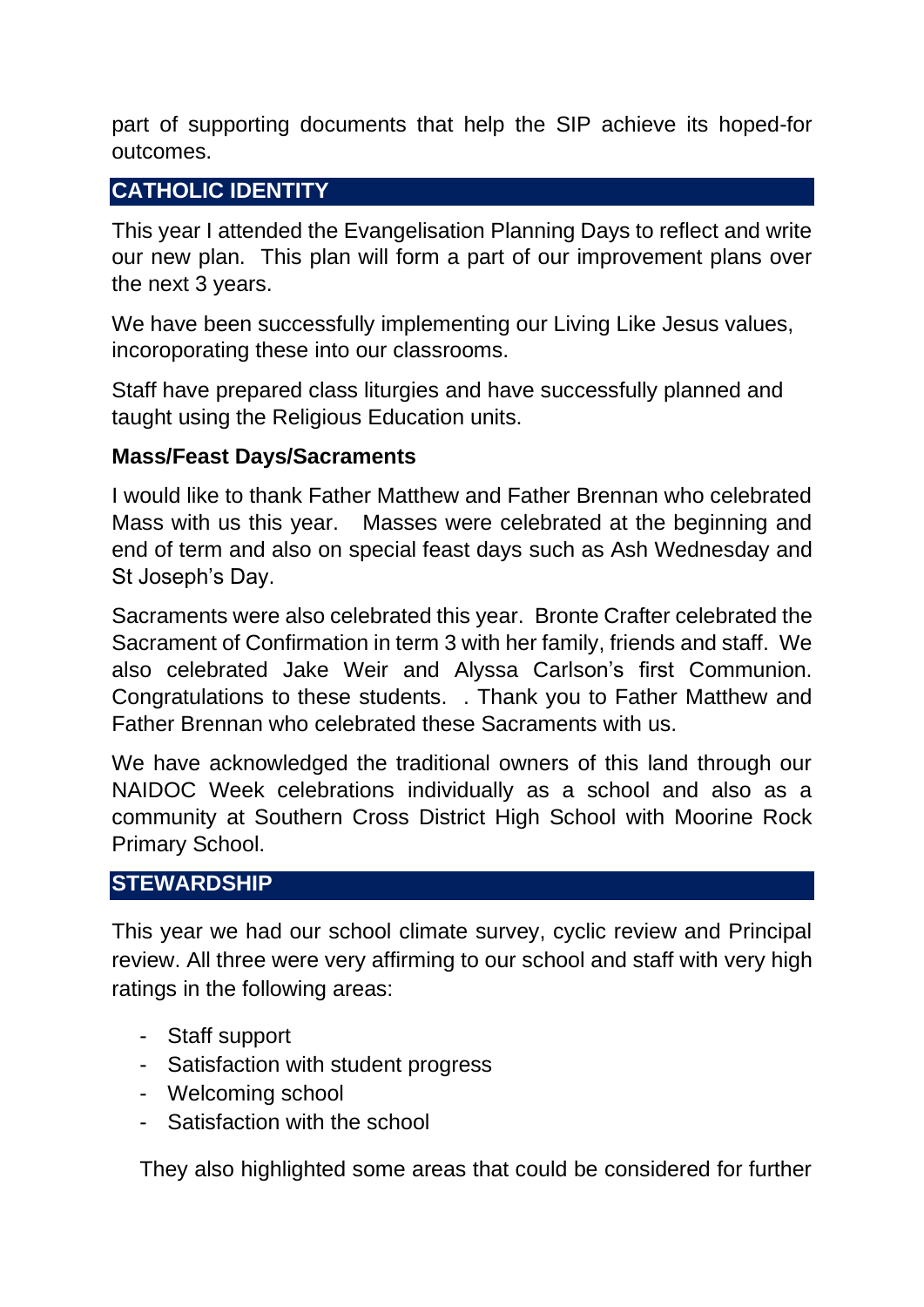development:

- Assessment and feedback
- Communication

Enrolments have been consistent over the last 3 years

- 2019 (PK-6 = 30) (K-6 = 27) (PP-6 = 22)
- 2020 (PK-6 = 33) (K-6 = 26) (PP-6 = 24)
- 2021 (PK-6 = 33) (K-6 = 23) (PP-6 = 19)
- & Projected Enrolments for 2022 (PK\*-6 = 29) (K-6 = 26) (PP-6 = 22)

Father Matthew has conducted the ' You Can Do It' program each Monday. This program aims to develop positive attitudes and socialemotional skills that develop resilience, confidence, persistence and organisation. We have also begun training in using Smiling Minds (mindfulness and wellbeing for staff and students) which will be implemented in 2022.

Staff have undertaken PD in PLD, Early careers. Aboriginal Education, Science of Writing.

The school focus for 2021 of 'The National Quality Standards (NQS)' was to continue to develop resources to support play based learning and responsive teaching and scaffolding which had a focus on responding to children's ideas and play and extend children's learning through openended questions, interactions and feedback.

### **COMMUNITY**

We have continued to develop a positive and strong St Joseph's community and work extremely hard at promoting positive partnerships within the Yilgarn community through the various activities the school runs and offers and of course the outstanding effort and support of the P&F and School Advisory Council. Covid has played a big part in reducing the activities run this year but we will continue to be a visible presence in the community in 2021

Our Community Mass was a huge success this year. It was lovely to see so many community members, and our visitors from Kalgoorlie, Bruce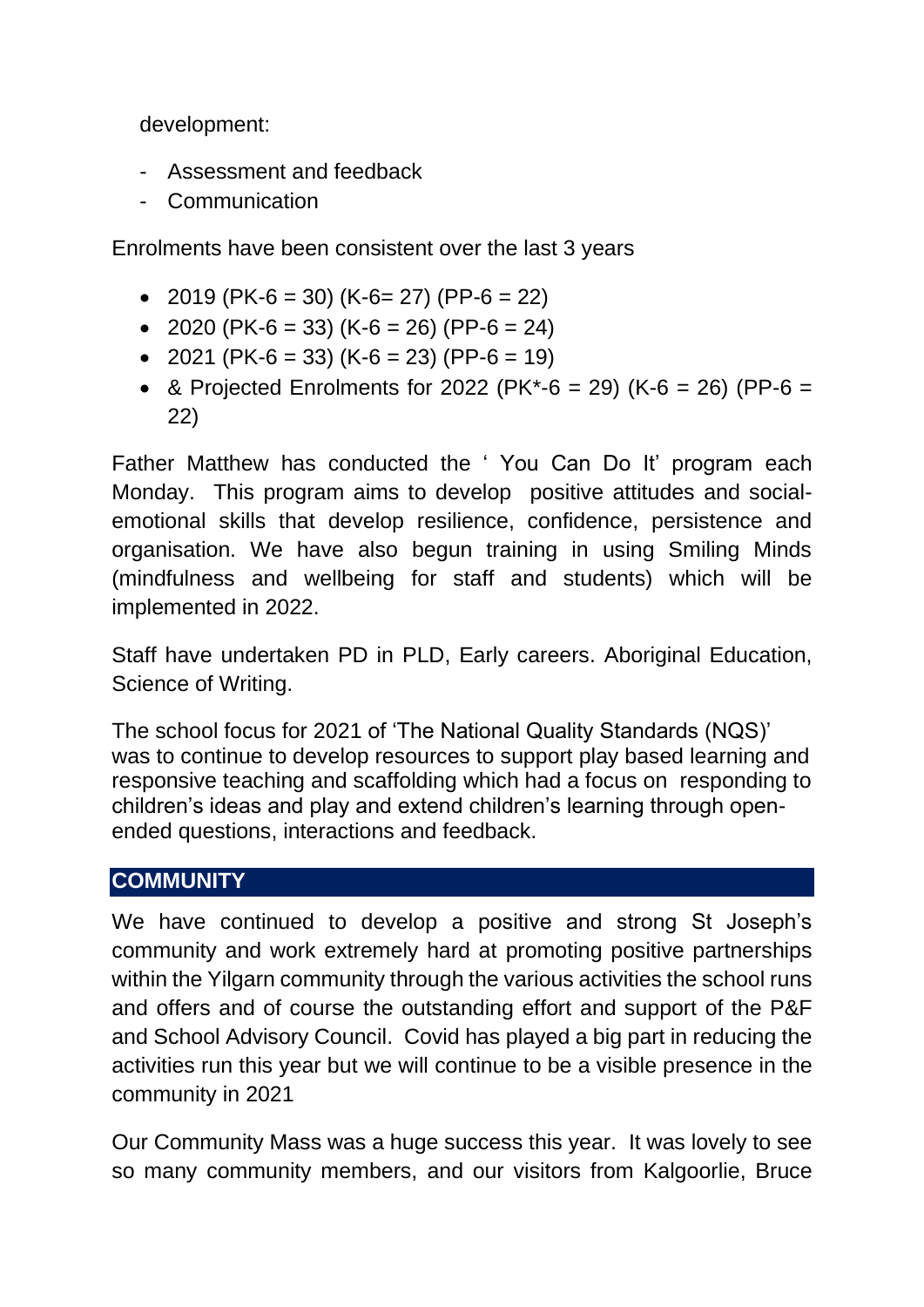Rock and surrounds joining in to celebrate with us.

The strength of the local schools community was very evident this year. The YSSSA Swimming, Lightning, Cross Country, T20 Cricket andAthletics Carnivals were a big success, along with the Literacy Day at St Josephs, STEM day at Moorine and NAIDOC week celebrations at SXDHS. This year we also attended interschool Cross Country and Athletics for the first time as a combined Yilgarn Team.

## **EDUCATION**

## **Curriculum**

Our focus for this year was to enhance the classroom pedagogy and data informed practices. This included a differentiated approach to learning. We also continue to work on enhancing writing teaching practices. We have had regular Case Management Meetings and ontinue to track student progress through regular data meetings and moderation of writing through Brightpath.

We have continued to develop our Information Technology. We participated in the CEWA Makers Empire 3D printing project. As part of this we now have a 3D printer in the school.

Aboriginal Education has continued to be a focus. Our staff attending a PD with St Mary's in Merredin to look at the Aboriginal Imrovment Map and to continue to gain insight on how we can embedded Aboriginal Perspectives across the curriculum.

We have also begun the process of implementing the Smiling Minds wellbeing program across the school. Staff have undertaken training and a plan has been written for the implementation of the program in 2022 with the students and our community.

# **WHAT LIES AHEAD IN 2022?**

School Improvement Plan

• Our Evangelisation Plan focus is increasing the understanding of all